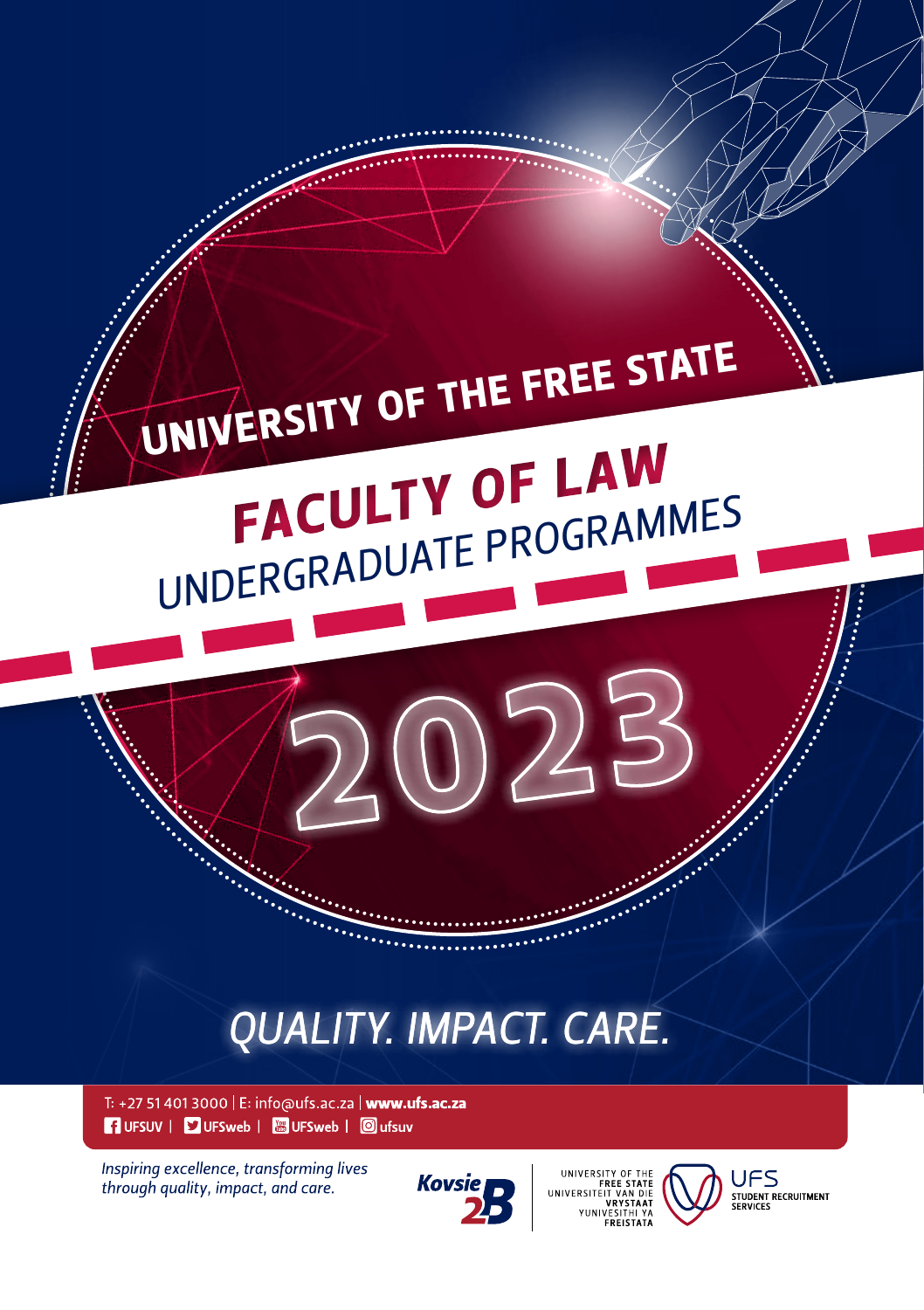

*Scan the QR code and check out the different careers.*

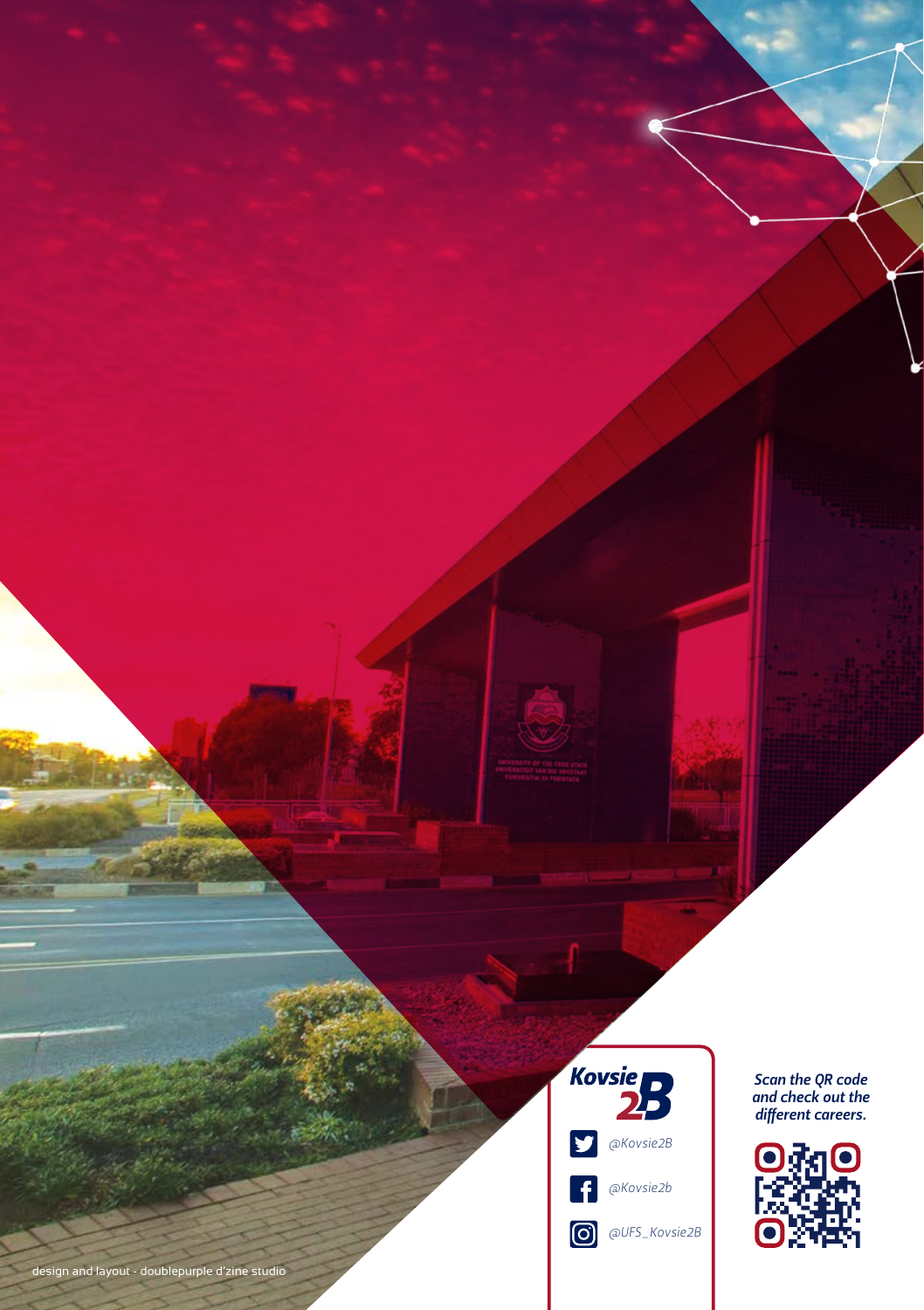

It is the vision of the University of the Free State (UFS) Faculty of Law to provide broad access to highquality, relevant, innovative, as well as research-led undergraduate and postgraduate legal programmes that place transformative constitutionalism and social justice at the core of a regionally, nationally, and globally competitive curriculum.

The UFS Faculty of Law has established itself as a centre of high-quality research, teaching and learning, as well as community service learning and engagement, all presented with integrity and professionalism. The faculty conducts all its work cognisant of its responsibility to make a contribution to the communities of which it is part – at local, regional, national, and international level. Through its research, teaching, and community engagement, the faculty seeks to contribute to the constitutionally mandated promotion of justice, fairness, non-discrimination, non-racialism, and diversity.

In line with the above, the Faculty of Law is committed to serving legal scholarship, the legal profession, and society at large by offering high-quality education and research. Through their study in this faculty, UFS Law graduates will be enabled to contribute to the search for justice in whatever walk of life they find themselves after their studies.

Welcome to the faculty.

#### DEAN: PROF JOHN MUBANGIZI

*"Studying Law in the judicial capital of South Africa means that our students do not only get a thorough grounding in legal theory, but also a sound practical foundation."*

Enquiries:

William Awusi: T: +27 51 401 2735 | E: law@ufs.ac.za

Faculty Marketing Officer: Ikageng Hoko-Sonkwane: T: +27 51 401 3764 | E: [HokoSonkwaneIL@ufs.ac.za](mailto:HokoSonkwaneIL@ufs.ac.za)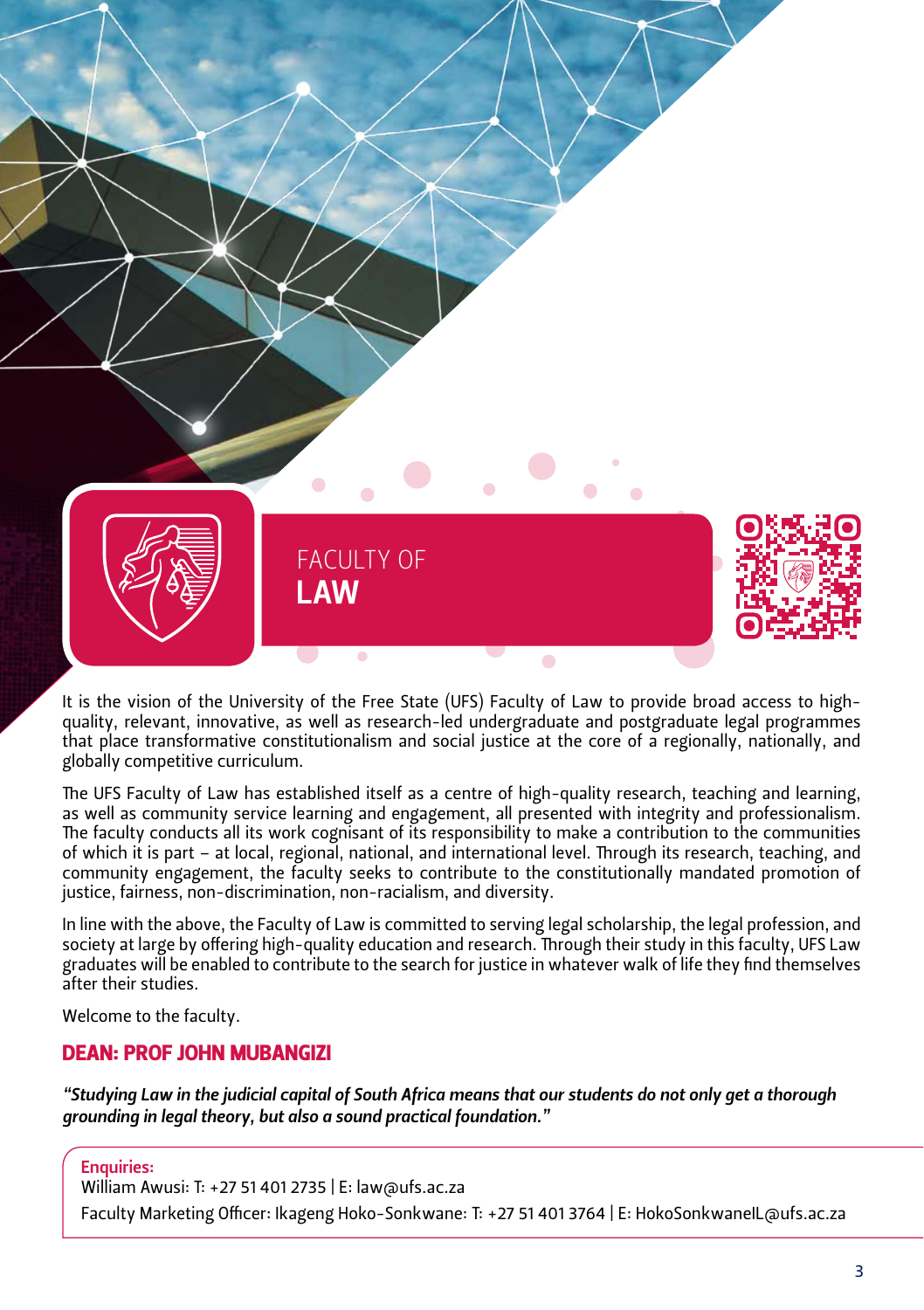# **IS THE UFS YOUR**<br> **BEST CHOICE**<br>
The University of the Free State creates opportunities and growth through leading lea<br>
teaching, focused research, and impactful engagement with society. We offer world-class to<br>
all indiv

The University of the Free State creates **opportunities and growth** through leading learning and teaching, focused research, and impactful engagement with society. We offer world-class benefits to all individuals.

What makes us special is that our students are **holistically supported** to achieve some of the highest success rates in the country and that they are highly employable.

What's more, we produce research with industry and **social impact** and **real-world application**.

Our culture promotes equity, ubuntu, and accountability.

We address challenges and issues as they emerge, and we deal with them openly in a way that promotes social justice and human rights.

Situated in the heart of South Africa, our character of **caring and diversity** translates into an outstanding university experience.

# APPLICATION TO STUDY IN 2023

#### IMPORTANT APPLICATION OPENING DATES:

| <b>Date</b>  | Programmes for which applications open                                                                       |  |  |  |  |  |
|--------------|--------------------------------------------------------------------------------------------------------------|--|--|--|--|--|
| 1 April 2022 | Applications to study any undergraduate programme offered on the Bloemfontein and Qwaqwa<br>Campuses in 2023 |  |  |  |  |  |
| 1 July 2022  | Applications to study any Access Programme (AP) offered on the South Campus and the sub-regions in<br>2023   |  |  |  |  |  |

# *You can apply online* APPLICATION TO **STUDY AT THE UFS IS FREE**

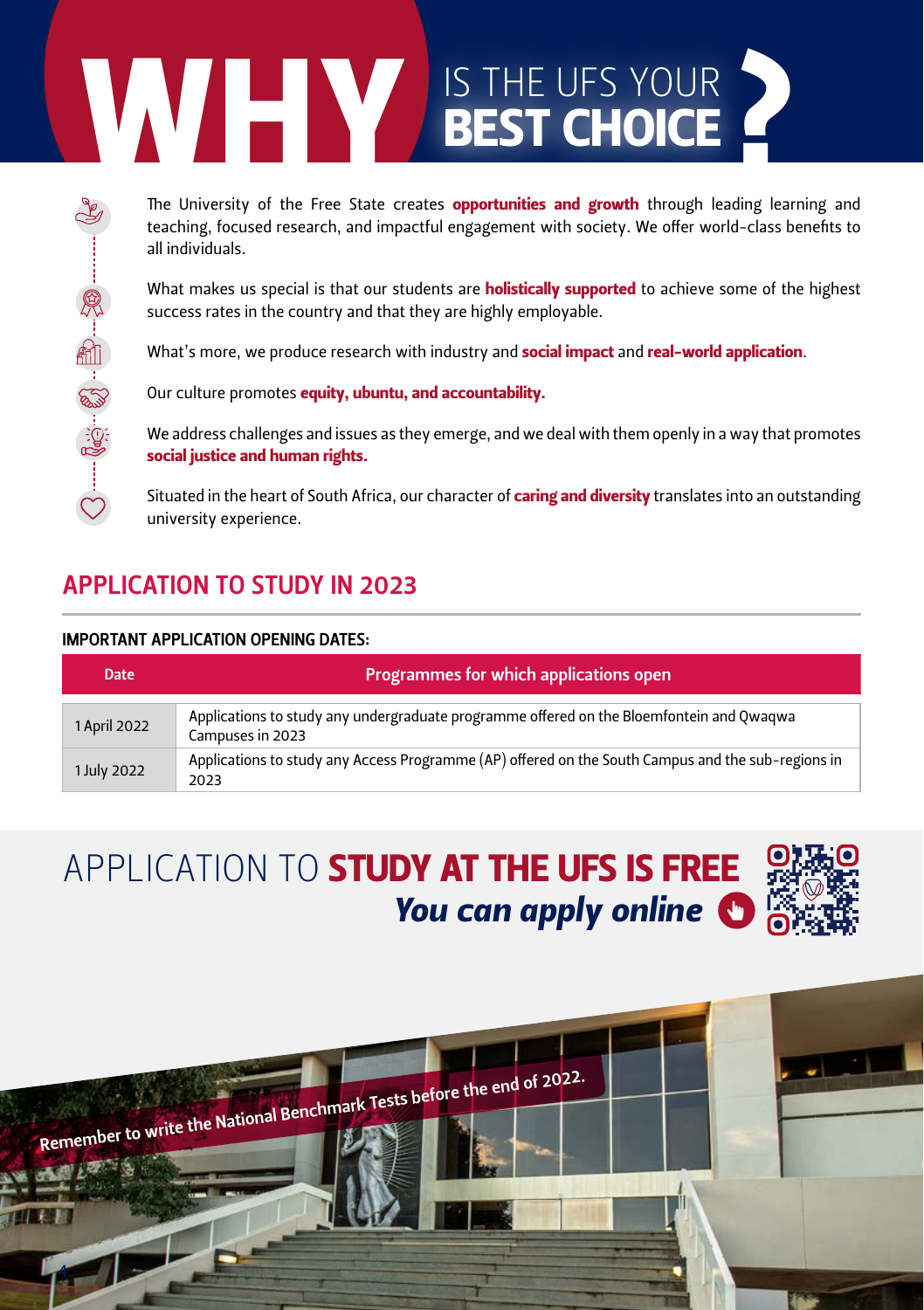# WHAT DO YOU NEED TO STUDY AT THE UNIVERSITY OF THE FREE STATE?

For degree studies at the University of the Free State, we expect that

- • you have an NSC or NCV with an endorsement that allows entrance to degree studies (bachelor's degree) or an equivalent qualification;
- you meet all the minimum admission requirements for the programme you intend to study. **Meeting the** *minimum admission requirements for your chosen/intended programme of study does not guarantee admission, as limited spaces are available in each programme;*
- you have a minimum level of 4 (50%) in English Home Language or English First Additional Language; and
- you must pass certain school subjects with a minimum level of achievement in order to take a certain university module. For example, you must get a minimum mark of 60% for Mathematics in Grade 12 if you plan to study Bachelor of Medicine and Bachelor of Surgery (MB ChB). Please refer to the section on the faculty-specific admission requirements, which also includes the respective compulsory subjects and achievement levels required per programme.

# HOW DO YOU APPLY?

Visit https://apply.ufs.ac.za. Keep your mobile phone and an active email address ready, as you require both to access and complete the online application form.

Proceed through all the steps and submit your electronic application. Make sure that you complete the application form properly, e.g., if you need oncampus residence accommodation or financial aid, indicate this in the relevant section.

Upload copies of the following in PDF or JPEG format when you apply for undergraduate studies:

- • Your ID if you are a South African citizen
- • Your passport if you are an international student
- • Your parent's ID or passport if you are younger than 18
- • Your final Grade 11 results with the school's stamp
- National Senior Certificate (NSC) or Grade 12 IEB certificate if you have already matriculated
- Your academic record, only if you are/were a student at another institution of higher learning
- • USAf accreditation from the examination board for South African universities. Apply to mb.usaf.ac.za for conditional exemption, foreign conditional exemption, or mature age conditional exemption. A Universities South Africa (USAf) Certificate of Exemption is required if you do not have an endorsed South African Senior Certificate. If you are eligible for the certificate, but have not yet applied for it, we will assist you with the process. Therefore, you can apply before receiving the required certificate. Contact the Office for International Affairs at +27 51 401 3219 | [niemannaja@](mailto:niemannaja@ufs.ac.za) [ufs.ac.za](mailto:niemannaja@ufs.ac.za) or +27 51 401 9032 | tshabalalal@ufs.ac.za

The online application is quick and easy – no hassle, no fuss! It has an easy and modern design and is mobile- and tablet-friendly. You can apply using any device. You can expect a quicker response time if you apply online.

For assistance, contact: +27 51 401 9666 or studentadmin@ufs.ac.za





5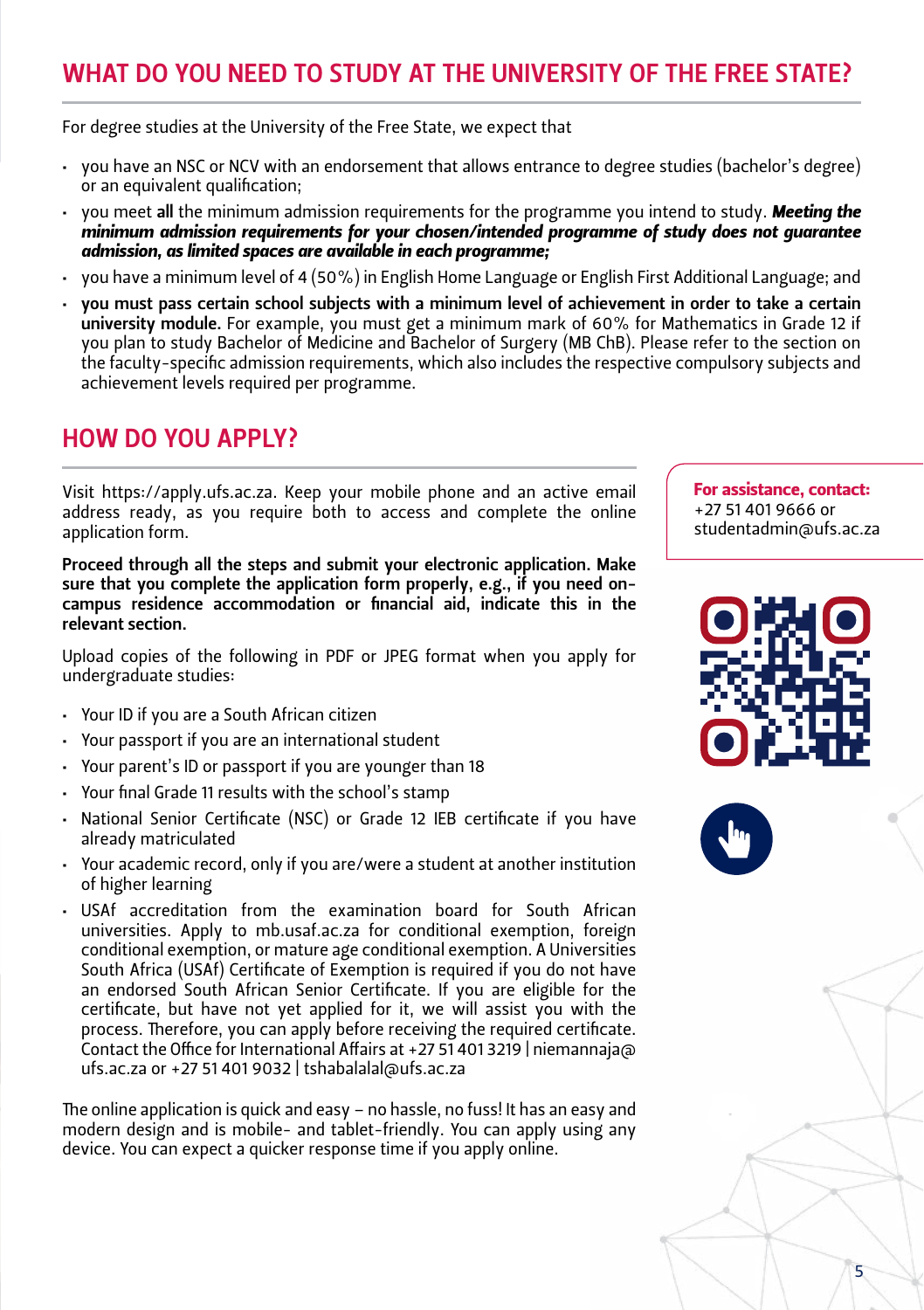IMPORTANT NOTICE: If your application is received after the following closing dates, it will not be considered.

| <b>Date</b>       | Selection and non-selection programme/s for which applications close                                                                                                                                                                                                                                                                                                                                              |
|-------------------|-------------------------------------------------------------------------------------------------------------------------------------------------------------------------------------------------------------------------------------------------------------------------------------------------------------------------------------------------------------------------------------------------------------------|
| 31 May 2022       | MB ChB<br>$\blacksquare$<br>Occupational Therapy<br>Optometry<br>Physiotherapy<br><b>Radiation Sciences</b>                                                                                                                                                                                                                                                                                                       |
| 31 July 2022      | Architecture<br><b>Biokinetics</b><br><b>Dietetics</b><br>Nursing<br>Social Work<br>Sport Coaching                                                                                                                                                                                                                                                                                                                |
| 31 August 2022    | All Access Programmes on the South Campus and the sub-regions<br>International undergraduate applications                                                                                                                                                                                                                                                                                                         |
| 1 September 2022  | - Fine Arts                                                                                                                                                                                                                                                                                                                                                                                                       |
| 30 September 2022 | All non-selection programmes<br>Applications from students transferring from other tertiary institutions<br>Community Development (Qwaqwa Campus only)<br>Construction Economics and Management (Full-time)<br>Construction Management (Compact Learning)<br>Drama and Theatre Arts<br><b>Forensic Sciences</b><br>Geology<br>Music<br>Physics with Engineering Sciences<br>Quantity Surveying (Compact Learning) |

# IMPORTANT INFORMATION FOR ALL STUDENTS:

- • Limited space: Keep in mind that all programmes have limited space available; therefore, you are encouraged to apply as soon as possible to avoid disappointment. When we process your application for admission, we capture your details onto the UFS databases – if your details are not available, or if you have omitted it on your application form, you will not be admitted or be able to register. For this reason, it is very important to complete the application form in full and to stick to the closing dates. *Meeting the minimum admission requirements for your chosen/intended programme of study does not guarantee admission, as limited space is available in each programme.*
- • National Senior Certificate: If you already have a National Senior Certificate (NSC), you must include a copy with your application form.
- • Application: Make sure that you complete the application properly and attach all the required documents. An incomplete application, as well as outstanding documents, will delay your application process. Make sure that you complete the application form thoroughly, e.g., your personal details, school performance levels, the correct name of the school you are currently attending or have attended if you have already matriculated, if you need on-campus residence accommodation and/or financial aid, indicate this in the relevant section.
- • Transferring students: If you transfer from another tertiary institution, you must include a certificate of conduct and an official study record from the previous tertiary institution with your application.
- • International students: If you are from another country, you must attach your certified school-leaving certificate and relevant diplomas. Universities South Africa (USAf) Certificate of Exemption is required if you do not have an endorsed South African Senior Certificate.
	- • You can apply at the UFS before receiving the exemption certificate from USAf.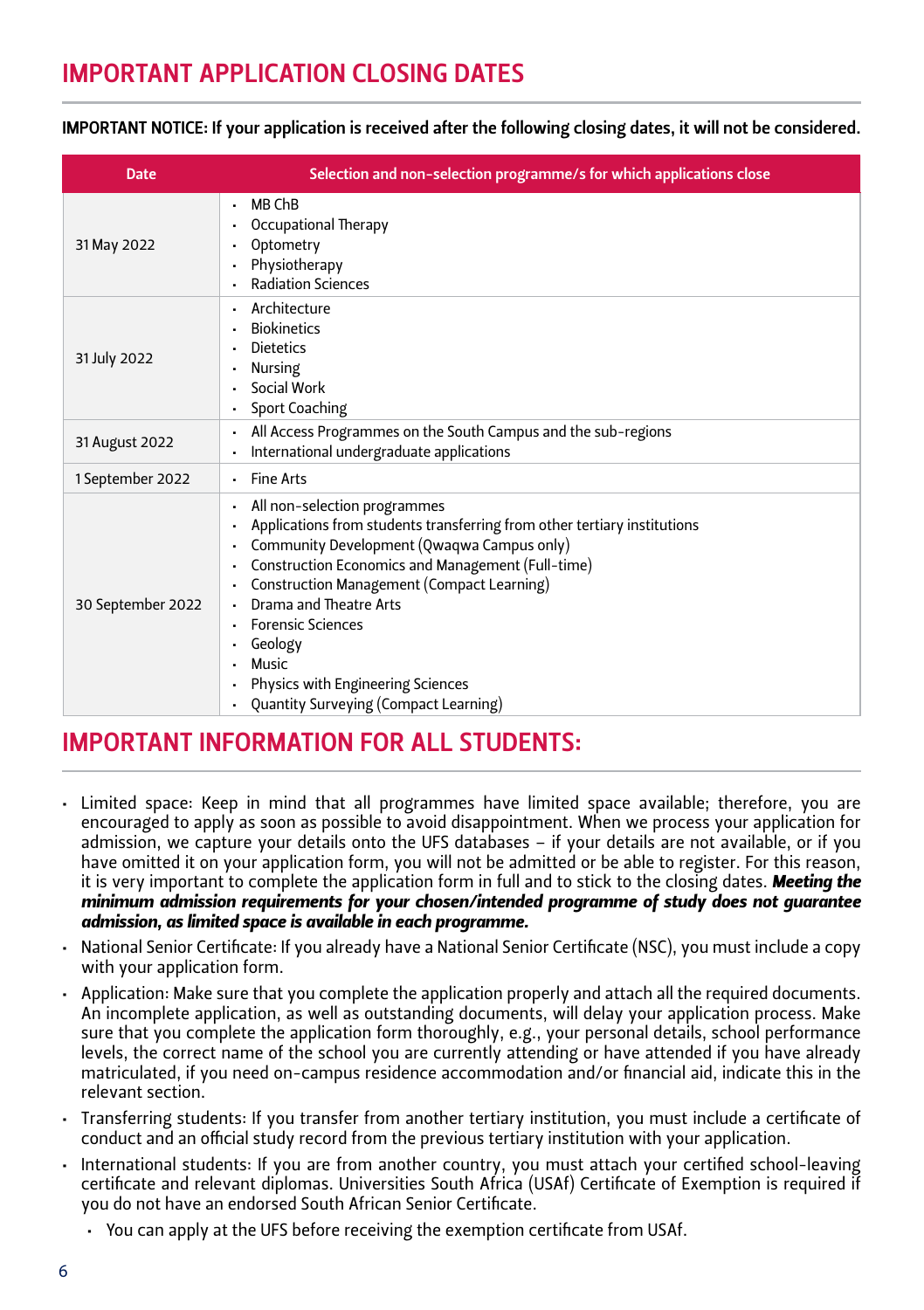- • If you are an international student who is currently in Grade 12, the UFS may make a conditional offer based on your final Grade 11 results.
- • If you do not have matriculation exemption, the Office for International Affairs will apply for the USAf certificate of exemption. You will have to pay the prescribed fee before the Office for International Affairs attends to the USAf exemption application. You must pay and submit the relevant documentation as soon as you receive the final Grade 12 results.

# ADMISSION TO STUDY AT THE UFS

*Academic excellence is what the UFS is about – the higher your AP score, the better your chances of being chosen and finally admitted to study. Meeting the minimum admission requirements for your chosen/ intended programme of study does not guarantee selection and admission, as all programmes have a limited number of spaces available. Applicants with the highest AP scores are chosen first, and the admission continues until all spaces have been filled. If you do not meet the minimum admission requirements for your intended/chosen programme of study, you will not be selected. Consult the faculty-specific admission requirements for all the programmes you qualify for and apply for the two programmes that best fit your personality, purpose, and passion.*



You will be CONDITIONALLY ADMITTED based on your Grade 11 or equivalent results, subject to you meeting all the minimum requirements for the intended programme of study. Please note that conditional admission is not applicable to all the selection programmes in the Faculty of Health Sciences.

Your FINAL ADMISSION to the programme of your choice will depend on your final Grade 12 results. You will be notified of the university's admission decision immediately after your final Grade 12 results have been released by the Department of Education. Therefore, it is your responsibility to ensure that your contact details on your application form are correct.

#### Pay attention to the following important information:

- • The UFS reserves the right to change the minimum requirements of each programme or any other information without notifying you.
- • There are specific admission requirements that you should meet if you want to study at any South African university. If you finished school in or after 2008 and have a National Senior Certificate (NSC), you need to have a performance level of at least 4 (50%) in four (4) of the seven (7) subjects included in your NSC subject package.
- • All admission requirements apply to first-year students in 2023.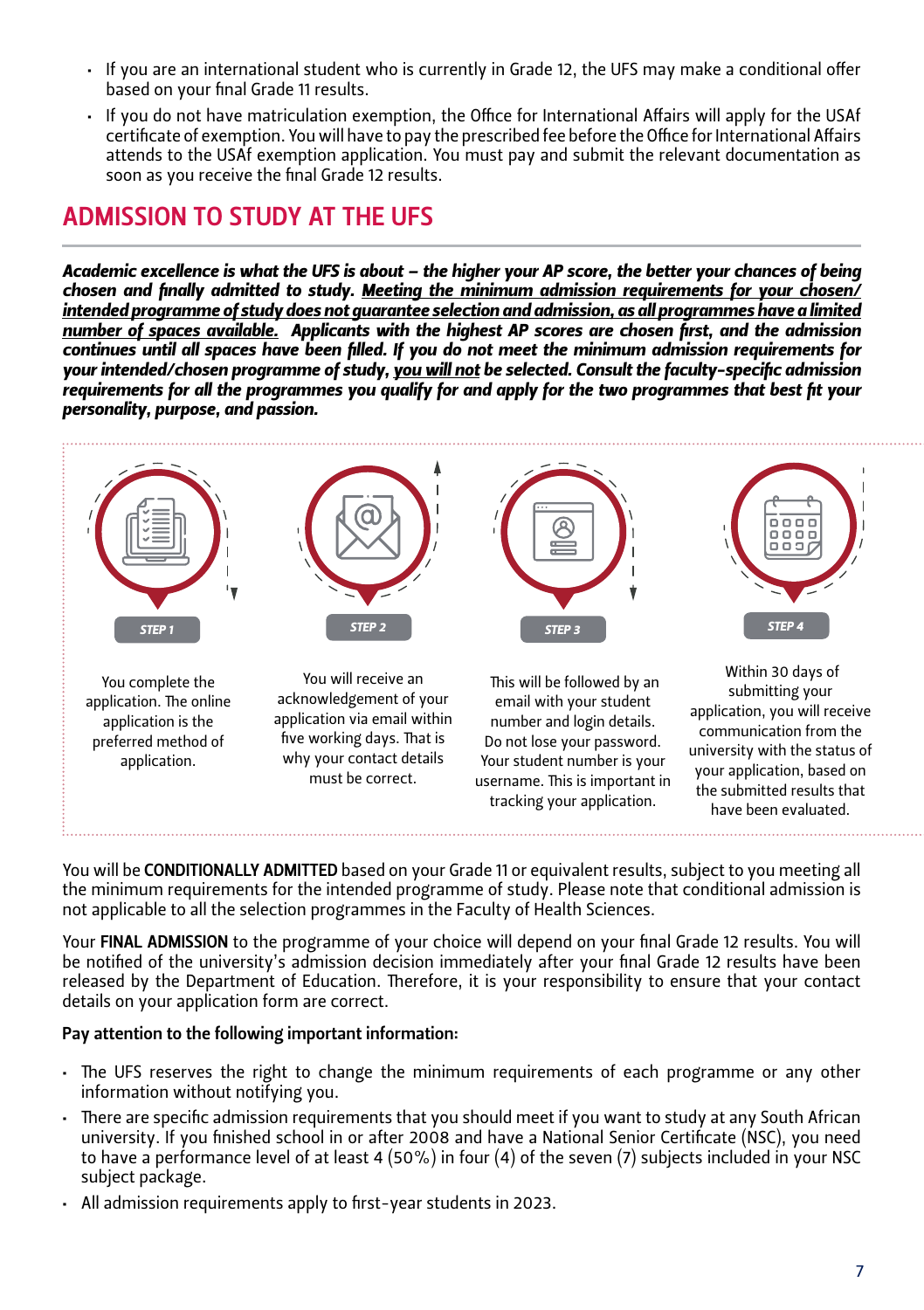- • Admission to study at the UFS is dependent on the following:
	- • Your application should meet all the minimum requirements for the programme
	- The programme must have available space and capacity to admit students
	- • You have to submit valid school results with your application
- • Applications for all non-selection programmes close on 30 September 2022.

An admission point (AP) consisting of seven levels is used. Points will be awarded for six academic modules.

Note: No points will be awarded for achievement levels lower than 30%:

| Percentage | $(90-100\%)$ |  | $(80-89\%)$ $(70-79\%)$ $(60-69\%)$ $(50-59\%)$ |  | $(40-49\%)$ $(30-39\%)$ |
|------------|--------------|--|-------------------------------------------------|--|-------------------------|
| АP         |              |  |                                                 |  |                         |

One point is awarded for Life Orientation (LO) from achievement Level 5 (60%) or higher.

# CONFIDENTIALITY CLAUSE

The UFS confirms that all personal information provided in your application form will be treated confidentially and will not be sold to a third party or used for commercial or related purposes.

The UFS further confirms that your personal information will only be used for purposes relating to your potential relationship with the UFS as a student, including but not limited to the processing of your application to study at the UFS, effecting registration at the UFS, and for any communication purposes related to your application and/or registration to study at the UFS.

# STUDENT SERVICE CENTRE

Our friendly agents are ready to assist you with the application, admission, and registration processes. Contact the agents if you require

- information on the admission requirements for any study programme;
- assistance to complete your application form (online or hard copy): and
- assistance with tracking the status of your application.

Contact: T: +27 51 401 9666 | 9111 | E: [studentadmin@ufs.ac.za](mailto:studentadmin@ufs.ac.za)

# DISCLAIMER – IMPORTANT NOTICE

Kindly take note that this faculty programme booklet is aimed at prospective undergraduate students wishing to apply for a place at the University of the Free State (UFS) and who wish to start their studies at the UFS during the 2023 academic year. The faculty programme booklet accordingly describes and outlines the programmes and services offered by the UFS, as well as the minimum admission requirements for each programme, but must be read in conjunction with the policies, rules, and regulations of the UFS (as may be amended from time to time). In order to be considered for selection in a programme, an applicant is required to comply with the programme's minimum admission criteria in respect of the total AP score, subjectspecific requirements (as determined per programme), and faculty/department-specific requirements. However, due to limited space, fulfilling all the minimum entry (admission) requirements does not guarantee acceptance to study at the UFS, or admission to any particular programme offered by the UFS.

The UFS makes every effort to ensure that the information provided in this faculty programme booklet is accurate and up to date at the time of going to press. However, it may be necessary for the UFS to make some changes to the information presented in the faculty programme booklet following publication – for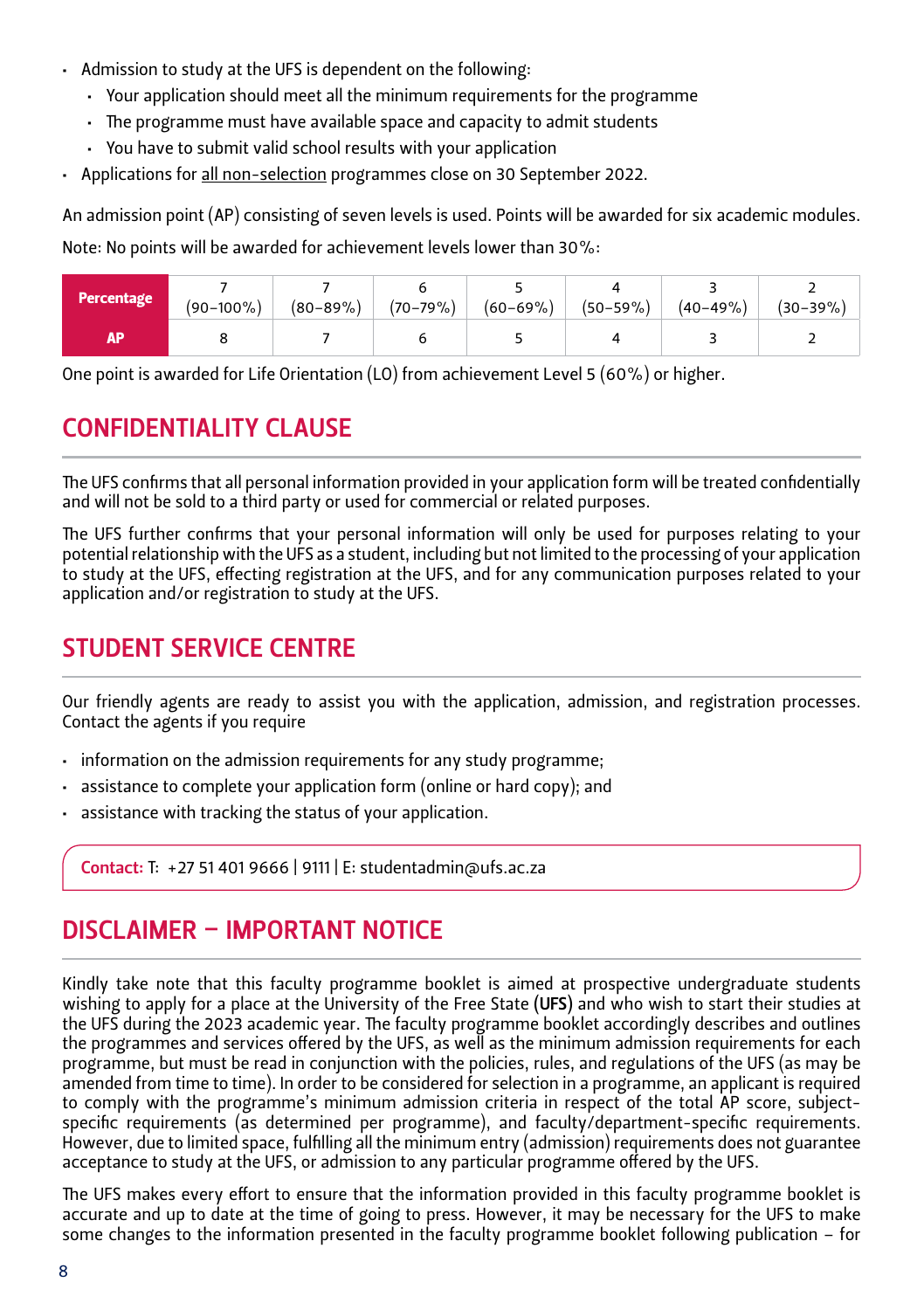example, where it is necessary to reflect changes in policy, practice, or theory, or if an accrediting body necessitates requirements to be amended. Furthermore, certain programmes may only be offered if there are a sufficient number of applicants.

The UFS undertakes to implement all reasonable steps to provide the services (including, but not limited to, presentation of the programmes) described in the faculty programme booklet. However, it does not guarantee the provision of such services or the presentation of any or all programmes described herein. Should circumstances beyond the control of the UFS interfere with its ability to provide the services or presentation of any programme described herein, the UFS undertakes to use all reasonable measures to minimise any disruption to the services.

Furthermore, the UFS reserves the right to make amendments to admission requirements if and when necessary. It reserves the right to withdraw, wholly or in part, the delivery of programmes. Applicants and students in affected programmes will be informed before the commencement of their studies for the academic year concerned.

*Note: The admission requirements as indicated below are guidelines. Meeting the minimum requirements for your chosen/intended programme of study does not guarantee admission, as limited space is available in each programme. Final selection and admission are subject to the availability of space, academic results, and other admission requirements where applicable.*

# FACULTY-SPECIFIC PROGRAMMES AND REQUIREMENTS

Abbreviations: From this point forward, we will use these abbreviations:

- **NSC: National Senior Certificate**
- • AP: Admission Point
- • AL: Academic Literacy Test
- • QL: Quantitative Literacy Test

THE FOLLOWING PROGRAMME IS PRESENTED ONLY ON THE BLOEMFONTEIN CAMPUS:

#### Contact:

T: +27 51 401 2451 | +27 51 401 9777 | Fax: +27 51 401 3043 | E: law@ufs.ac.za | W: [www.ufs.ac.za/law](http://www.ufs.ac.za/law)

| <b>Programme Description</b>           |                       | <b>Minimum Admission Requirements</b> |                            |                    |                          |                                                        |
|----------------------------------------|-----------------------|---------------------------------------|----------------------------|--------------------|--------------------------|--------------------------------------------------------|
| Programme                              | Academic<br>Plan Code | AP                                    | Language of<br>instruction | <b>Mathematics</b> | Mathematical<br>Literacy | Compulsory<br><b>National</b><br><b>Benchmark Test</b> |
| Bachelor of Laws (LLB) -<br>Four years | BC340000              | 33                                    | $6(70\%)$                  | $4(50\%)$          | $6(70\%)$                | AL, QL                                                 |

Notes:

- • Language of instruction includes English home language and English first additional language in Grade 12.
- Either Mathematics or Mathematical Literacy is required.

# EXTENDED CURRICULUM PROGRAMME

Prospective students who do not meet the minimum requirements to enrol for mainstream programmes will be considered for placement in the Extended Curriculum Programme (ECP). Placement is subject to the availability of space.

The ECP is designed to equip students who do not meet the minimum requirements with the necessary competencies to be successful in their studies. Academic support and skills development are integrated with regular academic work. To be considered for placement in the ECP, prospective students must apply for the mainstream programmes.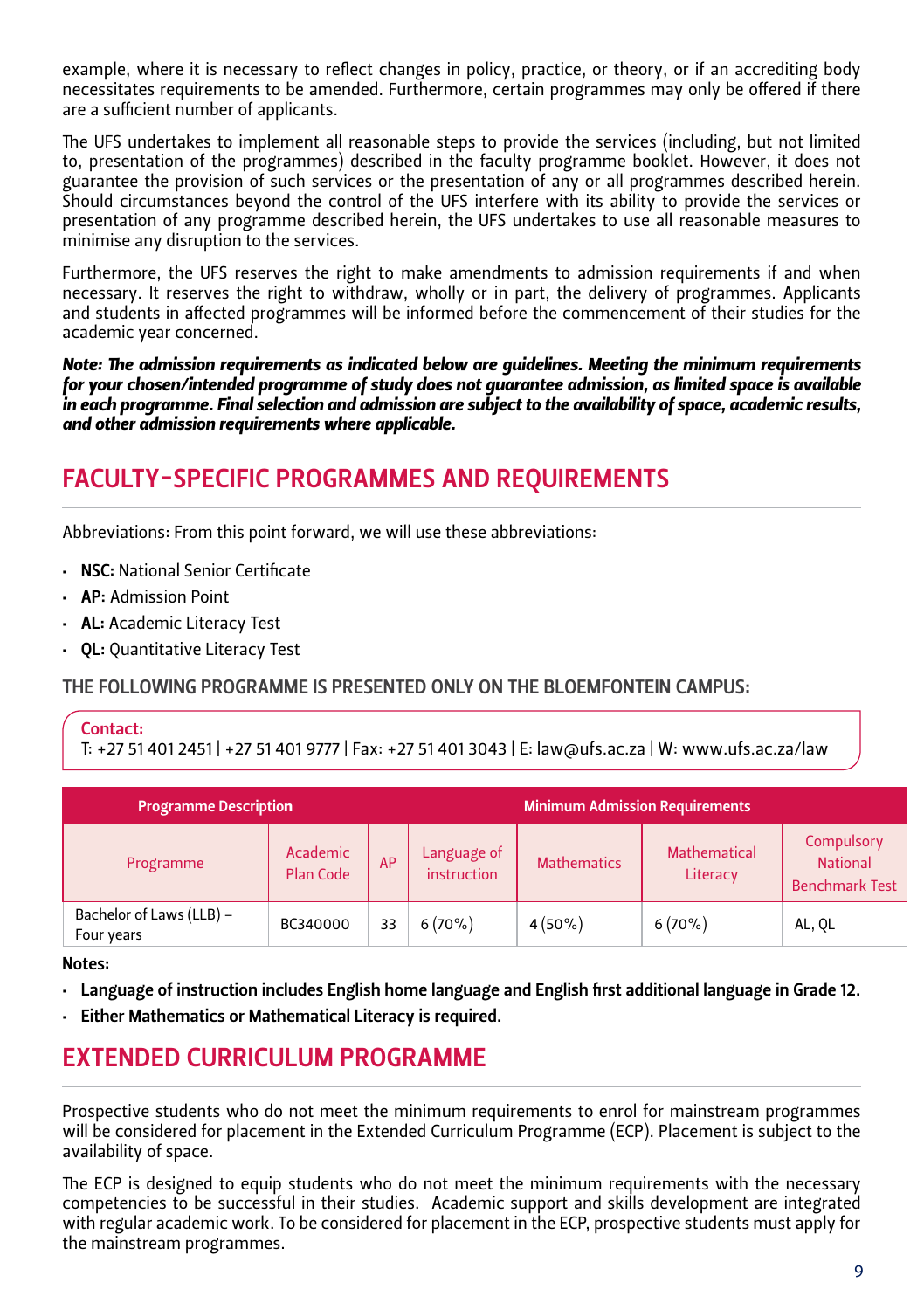# 2020 NATIONAL LIST OF OCCUPATIONS IN HIGH DEMAND

The Faculty of Law offers programmes leading to employment in specific occupations that are in high demand in the South African labour market. High-demand occupations are those that show relatively high employment growth based on past, present, and future trends and that are currently in short supply (Government Gazette, 26 November 2020).

By registering for one of the programmes in the faculty, you will contribute to the economic development and growth of South Africa and increase your chances of employment. Graduates of the Faculty of Law are highly sought after. There is a high demand for Law graduates in the following areas:

#### Magistrate Labour Law Law of Evidence Judge bour Law Law of Evidence dari roperty LawcyberLaw<br>Company Law Attorney Environmental Law Intellectual Property Law **ENVIRONMENTALISM** Procedural Law Tax law Internet and the Law Attorney Advocate

# CAREER OPPORTUNITIES

The Faculty of Law at the University of the Free State annually produces a number of sought-after graduates. An active placement programme for graduates in suitable positions, managed within the faculty, contributes towards a good future for the successful student who takes advantage of this opportunity. The School for Legal Practice (Free State), where graduates receive further vocational training, also actively facilitates the placement of candidate attorneys in vacancies. However, a legal qualification does not mean that you are limited to becoming either an advocate or an attorney. Many jurists follow successful careers in other professions.

Career opportunities and employers include:

South African Law Commission • Academic law career • Messenger of the Court • Department of Correctional Services • National Directors of Prosecution • Human Rights Commission • Public Protector • Attorneys • Advocates • Companies, Patents, and Trademarks • Commission for Conciliation, Mediation and Arbitration • Directors of Public Protection (State advocates and prosecutors) • Masters of the High Court • Registrars of the High Court • State attorneys • Clerks of the Magistrate's Court • Legal Aid Board • South African Police Service • Legal aid and Legal advice • State legal adviser • Law Clinics at universities.

## DEPARTMENTS

#### MERCANTILE LAW

Enquiries:

Head of Department: Prof E Snyman-Van Deventer: T: +27 51 401 2268 | E: SnymanE@ufs.ac.za

The field of Mercantile Law encompasses that section of the law that deals with aspects relating to the world of trade and commerce.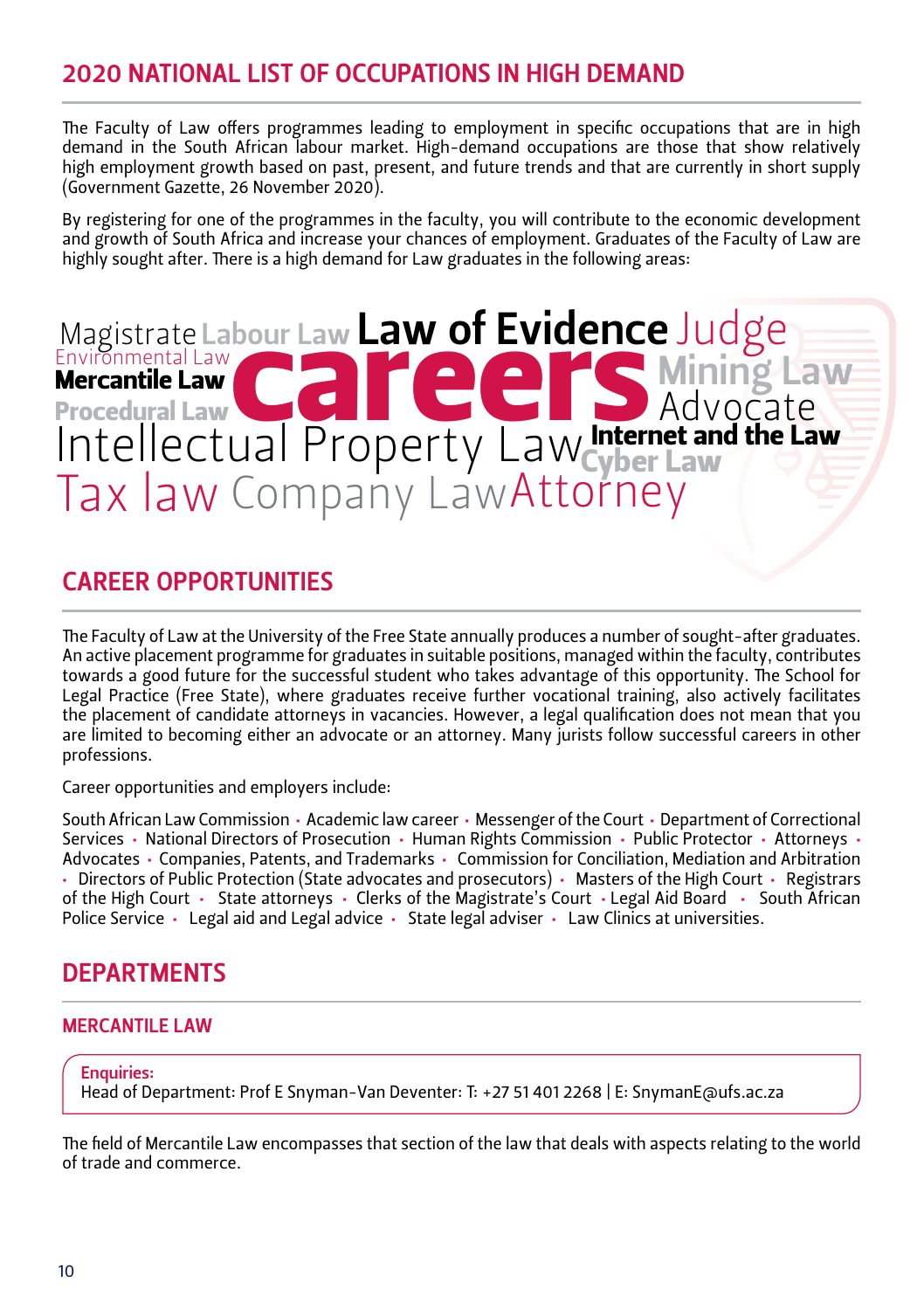Specific modules in Mercantile Law include, among others:

- Instruments of Payment Law, dealing with cheques, traveller's cheques, etc.
- • Law of Business Enterprises, where students learn about partnerships, close corporations, companies, and trusts and how these entities function in the legal world.
- • Labour Law, which has become an absolute necessity for any entrepreneur or manager this field is becoming more important each day and encompasses all the rules applicable to the relationship between employers and employees.
- • Tax Law, which deals with what is owed to the Revenue Service and when and why to pay it.
- • Insurance Law, where students find out more about items and interests that can be insured, as well as how the law functions to treat the insurer and the insured fairly.
- • International Economic Law, which introduces students to the field of international trade transactions and the international protection of investments.
- • Insolvency and Liquidation Law, where students will learn about dissolving business ventures due to insolvency and also how to sequestrate the estates of persons.
- • Mercantile contracts, insurance and consumer law, where students are introduced to the law applicable to day-to-day commercial transactions.

### **PRIVATE LAW**

#### Enquiries:

Head of Department: Dr NJB Claassen: T: +27 51 401 2697 | E: ClaasNJ@ufs.ac.za

Private Law is that section of the law that governs the relationship between persons and covers aspects of society such as births and deaths, marriages, contracts, property, and succession. In the field of private law, the following modules are offered in the LLB degree:

- • Family Law, in which students learn more about engagements, the Marriages Act, community of property, the general principles applicable to divorce, child maintenance, and custody.
- • Law of Persons, where students obtain knowledge of legal subjects and their origin and status this refers to when the law will recognise you as a living person capable of concluding transactions.
- • Law of Succession and Administration of Estates deals with the content of wills, how people inherit when there is no will, and the administration of the estates of deceased persons.
- • Law of Property, in which students learn about the difference between possession and ownership and what it means to be the holder of a right in property – also in terms of the Constitution.
- • The Law of Delict, which deals with the negligent or purposeful causation of damage and the remedies available to the wronged party.
- • The Law of Contract is one of the most important courses in legal studies and is studied extensively to prepare students for practice.
- • Private Law further encompasses such fields as Enrichment, Estoppel, Insurance Law, Third Party Compensation Law, Sectional Title, Law of Damages, and the Law of Trusts.

### PUBLIC LAW

Enquiries: Head of Department: Prof SA de Freitas: T: +27 51 401 3004 | E: DeFreitas@ufs.ac.za

#### **CRIMINAL LAW**

Criminal Law is that section of the law that deals with what constitutes a crime. Modules in this field include:

• Criminal law, which introduces students to the general requirements for criminal liability as well as the various role players in crime. Attention is also paid to the specific requirements set for offences that can be committed against the person, state, community, and property.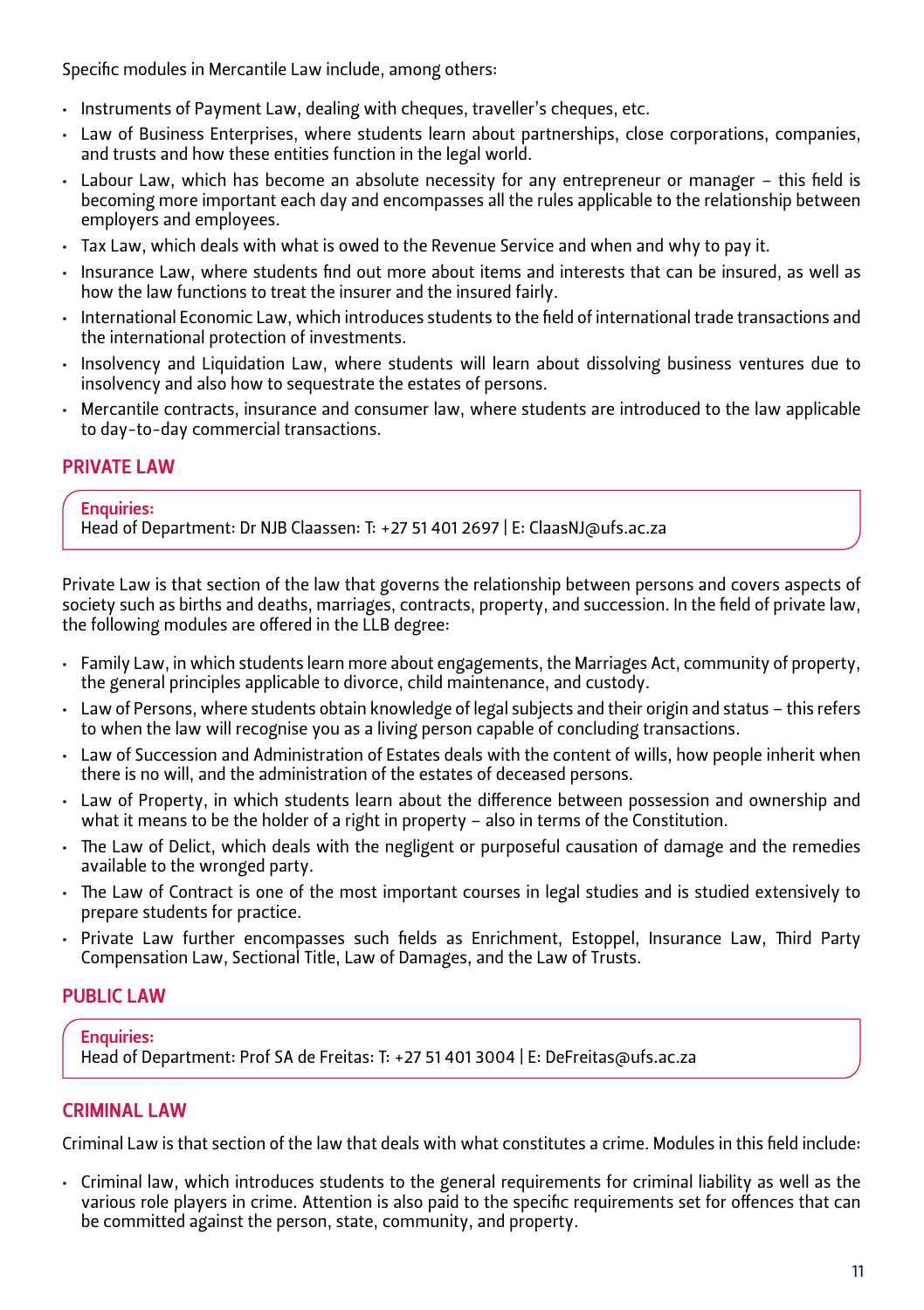#### PROCEDURAL LAW AND LAW OF EVIDENCE

Procedural Law focuses mainly on the procedures followed to enforce the law.

#### *Modules within this discipline include:*

- • Criminal Procedure, which governs the prosecution, hearing, and sentencing of transgressors. It prescribes principles for summons, arrest, searching, forfeiture, taking persons into custody, escape from custody, bail pleas, and the court process.
- • The Law of Civil Procedure, which introduces students to the jurisdiction of various courts, the procedures that may be followed in civil disputes, judgement, appeal, and review.
- • The Law of Evidence is that part of the formal law that prescribes the way in which a case or aspects of a case must be proved legally in a court of law. Primarily, this discipline deals with the sources of the law of evidence, burden of proof, relevance, admissibility of evidence, character evidence, and other aspects such as expert evidence, hearsay, privilege, as well as admissions and confessions. The presentation of evidence, forms of real and documentary evidence, and the influence of the Constitution are also dealt with.
- • Legal Practice, in which academics and practitioners train students in professional conduct, practice management, case management, and the integration, transfer, and application of previously acquired substantive law knowledge into practical skills such as drafting court papers and advocacy. This course constitutes essential preparation for practice.

#### Constitutional Law and Philosophy of Law

#### *Modules include the following:*

- • Public International Law, in which students are introduced to the legal relationship between states, the sources and theory related to such relationships, international organisations and international courts (such as the United Nations and the International Court of Justice respectively), and aspects of international criminal law and humanitarian law.
- • The Interpretation of Statutes deals with the way in which laws must be understood.
- • Philosophy of Law, which critically analyses aspects of the law. This includes considering prominent legal philosophers and traditions as well as the relevance of jurisprudence for contemporary legal issues.
- • Administrative Law regulates all incidences where public power is exercised or where public functions are performed.
- • Constitutional Law, which addresses the principles and values required in balancing the relationship between governmental power and justice.
- • Human rights, which takes an in-depth look at the chapter on the Bill of Rights in the South African Constitution, also against the background of the relationship between civil authorities and society, as well as between persons (and legal persons) among themselves. In addition, the relationship between the important pillars of governmental power and the law is addressed.
- • Environmental Law, which focuses on the most important local and international legislation that is applicable to environmental protection.

#### SCHOOL OF FINANCIAL PLANNING LAW

#### Enquiries:

T: +27 51 401 2823 | E: [SFPL\\_Appl@ufs.ac.za](mailto:SFPL_Appl@ufs.ac.za)

Financial planning is the profession that identifies the needs and goals of clients, and builds a holistic, lifelong plan to address those needs and to achieve the client's financial goals. Financial planning deals with all aspects of ensuring that financial matters are well managed on a month-to-month basis, thus ensuring that clients have sufficient cash flow to meet financial obligations. Financial planning also focuses on longterm planning to ensure that clients have sufficient funds for retirement and that they have done estate planning, thereby ensuring that the client and their loved ones have financial security. Financial planning further analyses the way businesses are structured and ensure the continuity of business interests within a corporate structure.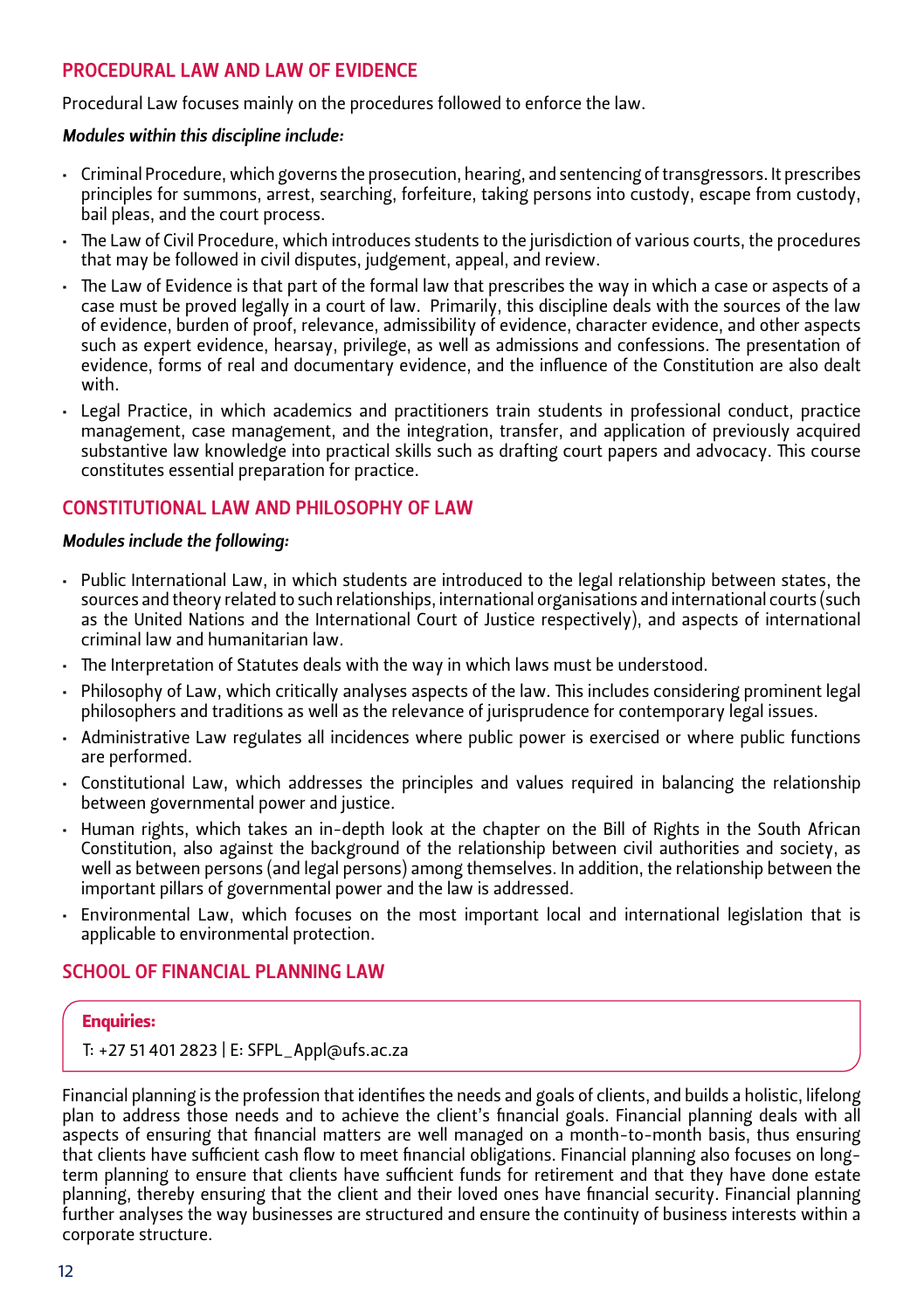The School of Financial Planning Law (SFPL) in the Faculty of Law at the University of the Free State prides itself on its qualities of excellence and integrity in providing holistic financial planning education since 2001. The school's accredited academic programmes educate financial planners and fiduciary specialists theoretically and practically to meet the unique needs of individual clients. Approximately 1 000 students register annually for the school's programmes, all in the area of financial planning, financial planning law, and fiduciary services.

The two elements that the school values above all, are high academic standards and student satisfaction. The balance between these two values is the essence of the school's mission, which is pursued through each endeavour.

# CODE OF ETHICS FOR LAW STUDENTS:

- • I pledge loyalty to the Constitution of the Republic of South Africa and undertake to respect its laws and to maintain and develop its legal system.
- • I shall observe all the rules and regulations of the University of the Free State and the Faculty of Law.
- I shall maintain high moral and ethical standards.
- • I shall strive towards ensuring that my actions are always in the interest of the public and directed towards improving the good name of the university and the faculty.
- • My use of social-media platforms shall not compromise the rights of others to be treated with respect and dignity and shall not violate the good name of the university and the faculty.
- I shall uphold the dignity, traditions, and culture of the legal profession.
- • My conduct shall be such that at all times I may be regarded as a person fit and suitable to be admitted as a legal practitioner.
- • As a prospective jurist, I shall display impeccable honesty at all times.
- • I shall maintain a high standard of integrity.
- • I shall act objectively, fairly, and without bias.
- • I shall employ my working potential to the full.
- • I bind myself to the code of conduct of the university and the faculty and to any disciplinary measures, should I fail to comply with my commitment to this code.

*If a student fails to comply with the above-mentioned code, it could result in suspension of all legal studies at the University of the Free State or that a certificate of good conduct, required for admission to all legal professions, is refused.*

*The information in this booklet has been compiled with the utmost care. However, it is subject to change and the Faculty Rulebook, available at www.ufs.ac.za, should therefore be consulted as the final and correct source. The UFS Council and Senate accept no responsibility for errors.*

This publication was compiled and produced by the Department of Student Recruitment Services at the University of the Free State, Wekkie Saayman Building, University of the Free State, Bloemfontein 9301

**Need an answer...** *Chat to the Kovsie2Bot at 087 240 6370*